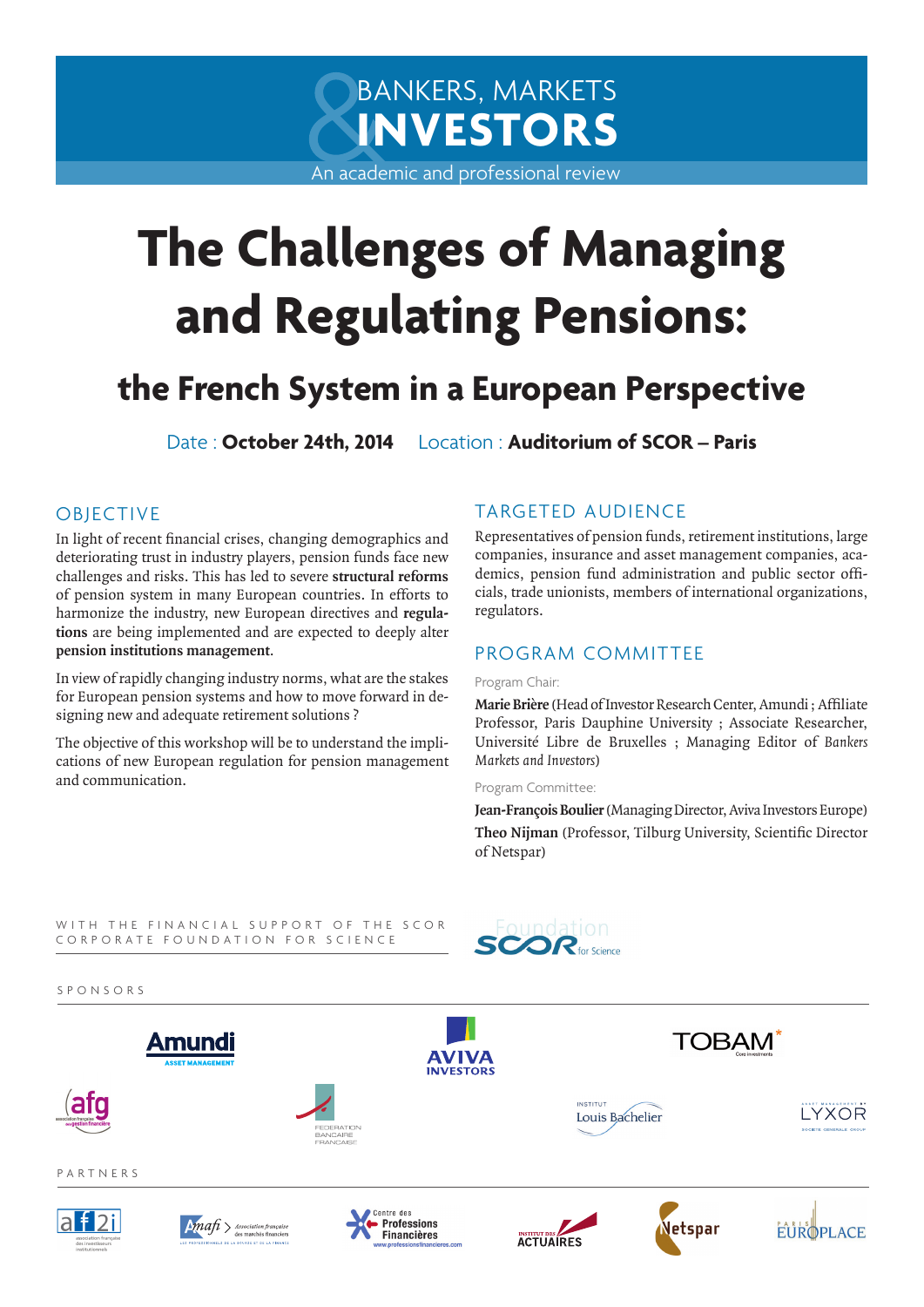An academic and professional review

**The Challenges of Managing and Regulating Pensions: the French System in a European Perspective**

# Program

#### 8.30AM – 9 AM Coffee and welcome of participants

9 AM – 9.15AM Welcome address

**Philippe TRAINAR** (Chief Risk Officer of the SCOR group and member of the executive committee) and **Marie BRIÈRE** (Managing Editor of Bankers, Markets and Investors)

## $9.15AM - 10.15AM$  SESSION 1

# **The French pension system and the new European regulatory framework for pension provisions**

This session will discuss how the European pension regulatory framework (EIOPA) might impact the French pension industry. The main topics to be addressed include:

- The organization of the French pension system, its regulation and its specificities compared to other European countries (a mostly PAYG system, with partly funded retirement institutions and no clearly defined liabilities, but also supplementary funded retirement arrangements, PERCO, PERP, life insurance products, etc.)
- The disparity of current European pension regulation and the European Union's efforts to create a consistent level of regulation and supervision of institutions for occupational retirement provisions (IORPs)

The French pension system in a European perspective **Jean-Michel CHARPIN** (Member of the Pensions Council)

The new EIOPA framework for European Pensions **Justin WRAY** (Head of Policy Unit, EIOPA)

Discussant: **Florence LEGROS** (Paris Dauphine University) Moderator: **Jean-François BOULIER** (Managing Director, Aviva Investors Europe)

# 10.15 AM – 11.15 AM SESSION 2

# **How European countries are reforming their pension system? Designing new retirement products and adequate regulation**

This session will discuss the pension financing issues faced by two European countries, the proposed pension reforms and their impact on pension investment and regulation.

- In 2011, Italy underwent an important pension reform, increasing the retirement eligibility age, applying a DC formula to all workers, indexing the eligibility requirements to changes in life expectancy, etc.
- In the Netherlands, a pension reform is currently debated, proposing the design of "soft pension rights", indexing retirement benefits to past market performances, etc.

– How to design adequate retirement products and regulation ?

– What possible developments for French pension products ?

#### The Italian pension reform

**Elsa FORNERO** (Professor, University of Turin, former Minister of Labor)

« Defined Ambition » : attractive option for others countries ?

**Theo NIJMAN** (Professor, Tilburg University, Scientific Director of Netspar)

Discussant: **Karine BERGER** (Member of the French Parliament) Moderator: **Christian GOLLIER** (Director of IDEI, Toulouse School of Economics)

11.15AM – 11.45AM Coffee break

# $11:45$  AM – 12:45 PM  $SESSION$  3

#### **Managing assets for long run pensions under regulatory constraints**

This session will discuss the challenges related to long term pension management under regulatory constraints :

- Pension regulation is not harmonized in Europe and depends on the institution providing pensions and the country's specific regulation. It goes from direct investment restrictions (for retirement institutions in France) to funding ratio constraints or solvency capital requirements.
- What is the impact of regulatory constraints on the ability to invest in risky/ illiquid assets, in derivatives or in alternatives ?

#### Introduction:

**Pierre CAILLETEAU** (Global Head, Sovereign and Institutional Clients, Amundi)

#### Panelists:

The impact of regulation on capital requirements on long term investment strategies of pension funds **Pablo ANTOLIN** (Head of Private Pension Unit, OECD)

Adequate risk measures for regulators **Yves CHOUEIFATY** (President, TOBAM)

Asset Liability Management in a Notional DC pension system with regulatory constraints and automatic readjustment

#### **Hans FAHLIN** (CIO, AP2)

Moderator: **Marie BRIÈRE** (Amundi, Paris Dauphine University, Université Libre de Bruxelles)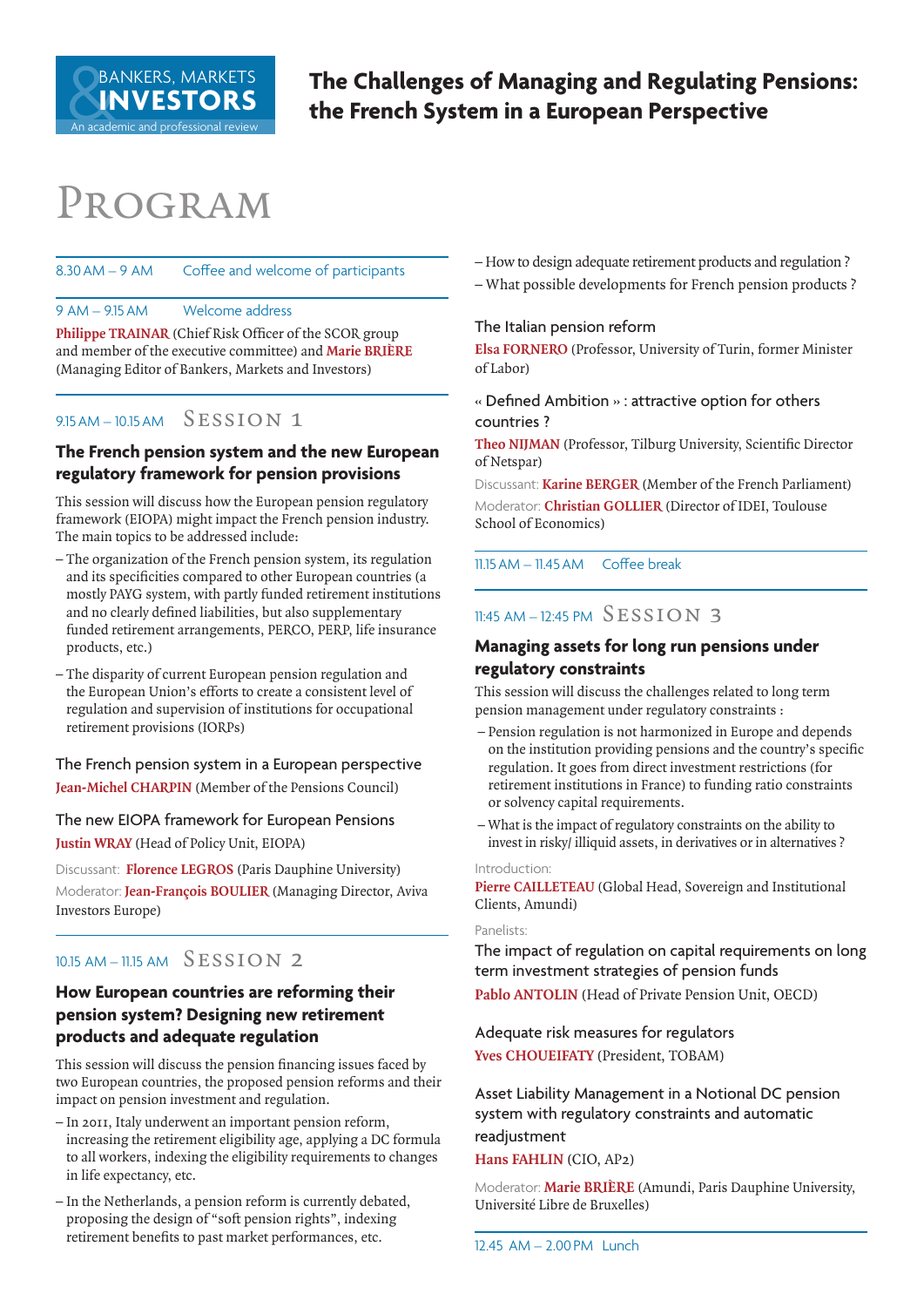## $2.00 \text{ PM} - 3.00 \text{ PM}$  SESSION 4

# **Opportunities and risks in illiquid/alternative asset classes**

The search for yield pushes pension funds and retirement institutions to investigate illiquid or alternative asset classes. This session will discuss:

- What are the opportunities and risks in the alternatives investment space?
- How to define an asset allocation with illiquid assets?
- Introduction:

**Serge DAROLLES** (Professor, Paris Dauphine University)

#### Panelists:

Opportunities in Real Estate, Reits, risk factors and diversification with equities

**Michel BARONI** (Professor, Essec)

Investing for the long run in Infrastructures

**Raffaele DELLACROCE** (Senior Economist, OECD),

#### Private equity performances and the role of PE firms in selecting / managing businesses

**Zsuzsanna FLUCK** (Professor, Michigan State University; Director, Center for Venture Capital, Private Equity and Entrepreneurial Finance),

Moderator : **Philippe DESFOSSES** (CEO, ERAFP)

# $3.00 \text{ PM} - 4.00 \text{ PM}$  SESSION 5

#### **Longevity risk and management**

Ageing populations and increases in longevity pose new challenges to the management of longevity risk by pension funds, life and health insurers.

The scope of the panel is to discuss:

- Scenarios for longevity evolutions
- Innovations in longevity forecasting models, longevity products and deals
- Design of adequate regulation for longevity risk impact of longevity regulation on annuity providers, life and health insurance companies risk management

Introduction:

**Pierre-Yves GEOFFARD** (Director, Paris School of Economics)

#### Panelists:

What scenarios for longevity evolutions ?

**Vladimir CANUDAS-ROMO** (Associate Professor, IST - EBB/ Epidemiology, Biostatistics and Biodemography)

#### How to manage longevity risk ? Innovations in longevity deals and regulation

**Bruno LATOURRETTE** (Chief Actuary, Scor Global Life)

Towards new longevity savings products and insurance contracts ?

**Sabine LEBOULANGER** (Founder & CEO, SLB Partner - Impacts of regulation and longevity on insurers business model)

Moderator: **James VAUPEL** (Professor, Executive Director of the Max Planck Institute for Demographic Research)

#### 4.00 PM – 4.30 PM Coffee Break

# 4:30 PM- 5:30 PM Session 6

#### **Reporting and communicating to beneficiaries**

There is a significant degree of undersaving for retirement from individuals. Adequate and transparent information about pension projections is key. This session will review academic proposals and good practices concerning information transparency and communication to members and retirees :

- What is the adequate information to provide to members in terms of future pension projections / composition, return and risk of their investment ?
- How to improve transparency and readability of pension information?

#### Introduction:

**Didier DAVYDOFF** (Director, European Savings Observatory)

Panelists: Communication in the French retirement system

**Laure DELAHOUSSE** (Director of Pensions Savings, French Asset Management Association)

Reporting standards and communication for individual savings' pension products

**Giovanna NICODANO** (Professor, University of Turin, CePR and Netspar)

Communicating about individual projected future pensions and about the actuarial balance sheet of the pension system: The Orange Envelope and the Orange Report

**Ole SETTERGREN** (Director of Research, Swedish Pension Agency)

Moderator: **Theo NIJMAN** (Professor, Tilburg University, Scientific Director of Netspar)

5.30 PM Closing address

**Denis KESSLER** (Chairman and Chief Executive Officer, SCOR)

5.45 PM – 6.30PM Cocktail